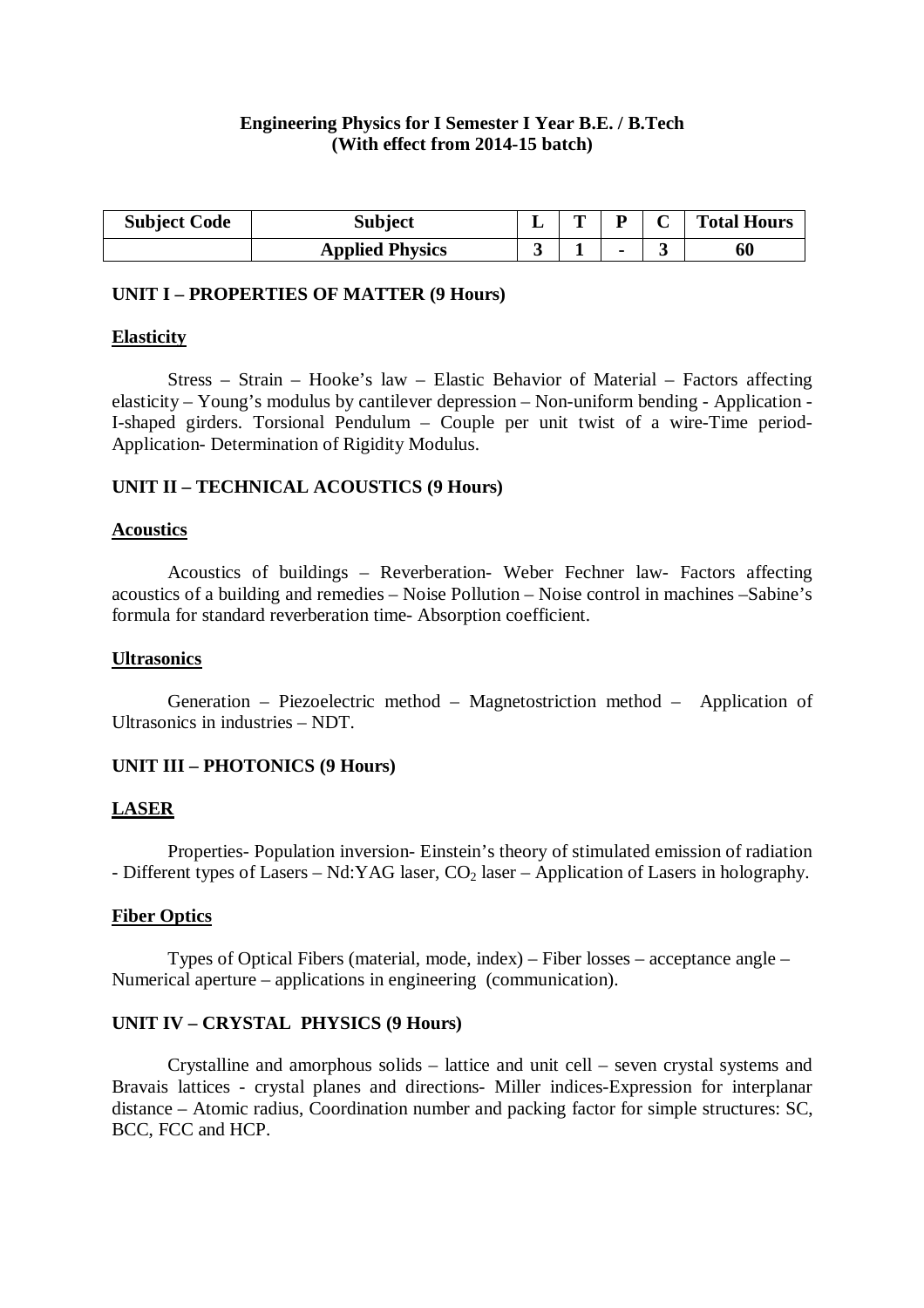# **UNIT V – PHYSICS OF MATERIALS (9 Hours)**

#### **Dielectric materials**

Definition – Dielectric Breakdown – Dielectric loss – Internal field – Claussius Mossotti relation.

# **Superconducting materials**

Introduction – Meissner effect – Type I & Type II superconductors – BCS theory-Applications.

# **Nanomaterials**

Introduction – Synthesis of nano materials – Top down and Bottom up approach- Ball milling- PVD method- Applications.

# **TEXT BOOKS**

- 1. Applied Physics for Engineers K.Venkatramanan, R.Raja, M.Sundarrajan (Scitech)
- 2. Applied Engineering Physics Rajendran & Marikani (Tata McGraw Hill)
- 3. Modern Engineering Physics R.K.Gaur & S.L.Gupta, Dhanpat Rai publications.
- 4. Modern Engineering Physics A.S.Vasudeva S.Chand & Company Ltd.
- 5. Engineering Physics Bhattacharya, Bhaskaran Oxford Publications.
- 6. Engineering Physics I & II G. Senthilkumar, VRB publications

# **REFERENCE BOOKS**

.

- 1. Properties of Matter D.S.Mathur (Unit I)
- 2. Sound Brijilal & Subramanian (Unit II)
- 3. Engineering Physics M.N.Avadhanulu (Unit III)
- 4. Fiber Optics R.Agarwal (Unit III)
- 5. Solid state Physics C.Kittal (Unit IV)
- 6. Modern Physics R.Murugesan (Unit IV, V)
- 7. Fundamentals of Physics, 6th Edition, D. Halliday, R. Resnick and J. Walker, John Wiley and Sons, New York.